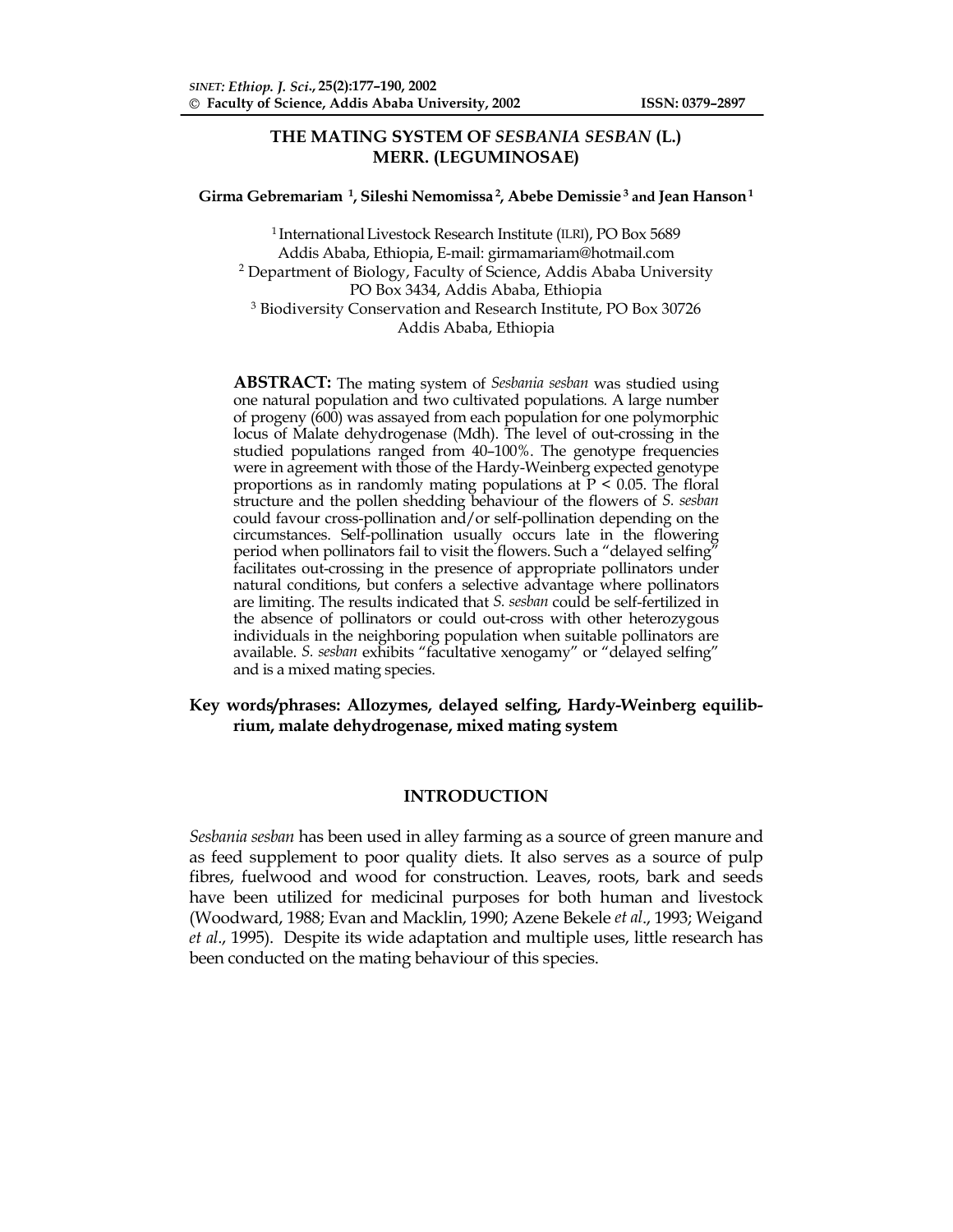The mating system plays an important role in determining the genetic structure of populations (Brown and Allard, 1970; Hamrick, 1989) and detailed knowledge on the mating systems of plant populations is essential to understand their genetic composition and evolutionary potential (Smyth and Hamrick, 1984). Such systems are expressed in plant species in a great variety of ways. Their genetic impact is measurable by different approaches, *i.e*., the segregation of markers both at protein level (*e.g.*, allozymes/ isoenzymes) and molecular level in progeny arrays. Isoenzyme and RAPD (Random Amplified Polymorphic DNA) markers have been successfully used to study the mating systems of plants and understand their diversity (Brown *et al*., 1985; Brown, 1990; Gjuric and Smith, 1996; Gabrielsen *et al*., 1997; Gabrielsen and Brochmann, 1998). One to many polymorphic loci have been variously used as markers to estimate out-crossing rates in different species (Philips and Brown, 1977; Ellstrand *et al*., 1978; Moran *et al*., 1980; Elstrand and Foster, 1983; Smyth and Hamrick, 1984; O'Malley and Bawa, 1987; Wagner and Allard, 1991; Knapp and Teuber, 1993; Boshier *et al*., 1995). Shaw and Brown (1982) suggested that it is more efficient to score more plants on the most polymorphic locus than fewer plants on more loci; except in a highly outcrossing population. When there is no limit in attaining more polymorphic loci, three or four loci will give more accurate estimates and more often this will provide the minimum possible variance (Ritland and Jain, 1981).

The objectives of the research are to provide information on plant mating system studies and to estimate the out-crossing level of *S. sesban* using genetic markers. This study used allozymes to assess polymorphism and estimate mating system parameters in *S. sesban* as inferred from the genotype data of the progeny arrays derived from three populations and attempts to explain its selfing behavior.

### **MATERIALS AND METHODS**

### *Seed samples*

The original seeds of three populations of *S. sesban* were obtained from the Forage Gene Bank of the International Livestock Research Institute (ILRI), which is held in trust under the auspices of the Food and Agricultural Organization of the United Nations (FAO). The Zambian (ZAM-R024) *S. sesban* population pod samples were collected from natural stands growing along the shore of Lake Bangweulu. Twenty families (individual trees) were randomly selected and 20 pods per tree were sampled and seeds from each tree were bulked and 30 seeds per tree were assayed. The other pod samples were collected from two populations of *S. sesban* at two sites in Ethiopia. Pod samples from one accession (cultivated population) of *S. sesban* var. nubica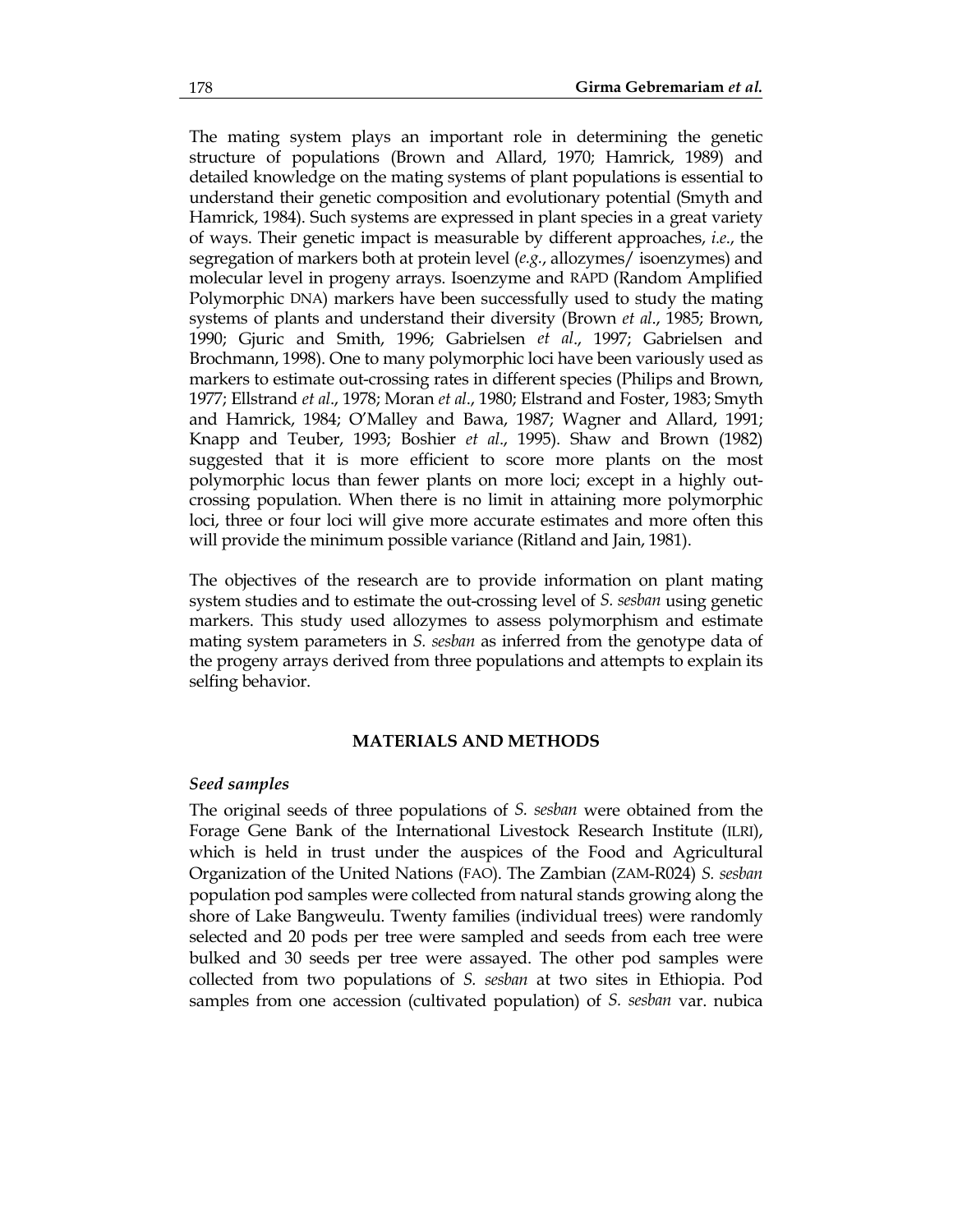(ILRI Accession No. 15019) were collected from Debre-Zeit. Since the number of trees was limited at Debre-Zeit only 10 trees were considered. However, the number of assayed seeds from each tree was doubled to be equal to the number of seeds of the other two populations. The third cultivated population from which samples were acquired (ILRI Accession No. 15022) was at Addis Ababa. Twenty trees were randomly selected using random table numbers and 20 pods per tree were harvested and the seeds from individual trees were mixed. Thirty seeds were assayed from each tree or family. Six hundred seeds were used per population. In all sites, pods were sampled from all parts of the canopy of each tree to ensure a representative sample. Information on the sample collection sites is provided in Table 1.

### *Seed germination and sample extraction*

Seeds were gently scarified using sandpaper and set to germinate in an incubator at 25–29° C with 12 hours light and 12 hours darkness. The light source in the incubator was Osram Fluorescent lamps  $(L 8 w/20)$  with light intensity of 36  $\mu \in m^2s^1$  PAR. Enzymes were extracted from four days old seedlings. Individual seedlings were pulverized in an ice-cold pestle and mortar with extraction buffer. The buffer was prepared following the procedures of Hussain *et al*. (1988). Each sample was collected in a microcentrifuge tube and centrifuged at 12000 rpm for 10 minutes. The supernatant from each tube was collected separately and then mixed with a drop of bromophenol blue (tracking dye) and used immediately for electrophoresis. The supernatant could also be stored at –20° C for later use.

### *Gel preparation, buffer and enzyme systems*

Polyacrylamide gels and the buffers were prepared following the recipe in Hames (1990) and Hussain *et al*. (1988) with minor modifications (20 g polyacrylamide, 0.42 g bis-acrylamide and 15.88 g of Tris-HCl/ 100 ml were used instead of 22.2, 0.6 and 18.15 g, respectively). Preliminary experiment was carried out to screen for polymorphism (by assaying ten seeds from some of the families in the three populations) using a range of stains for common enzyme systems including Acid phosphatase (Acp; EC 3.1.3.2), Alcohol dehydrogenase (Adh; EC 1.1.1.1), Esterase (Est; EC 3.1.1.1), Malate dehydrogenase (Mdh; EC 1.1.1.40) and Peroxidase (Prx; EC 1.11.1.7). Malate dehydrogenase was selected finally for the study since it showed clear polymorphism. Large number of progenies (Table 2) were assayed on this locus to reliably determine the most likely maternal genotypes.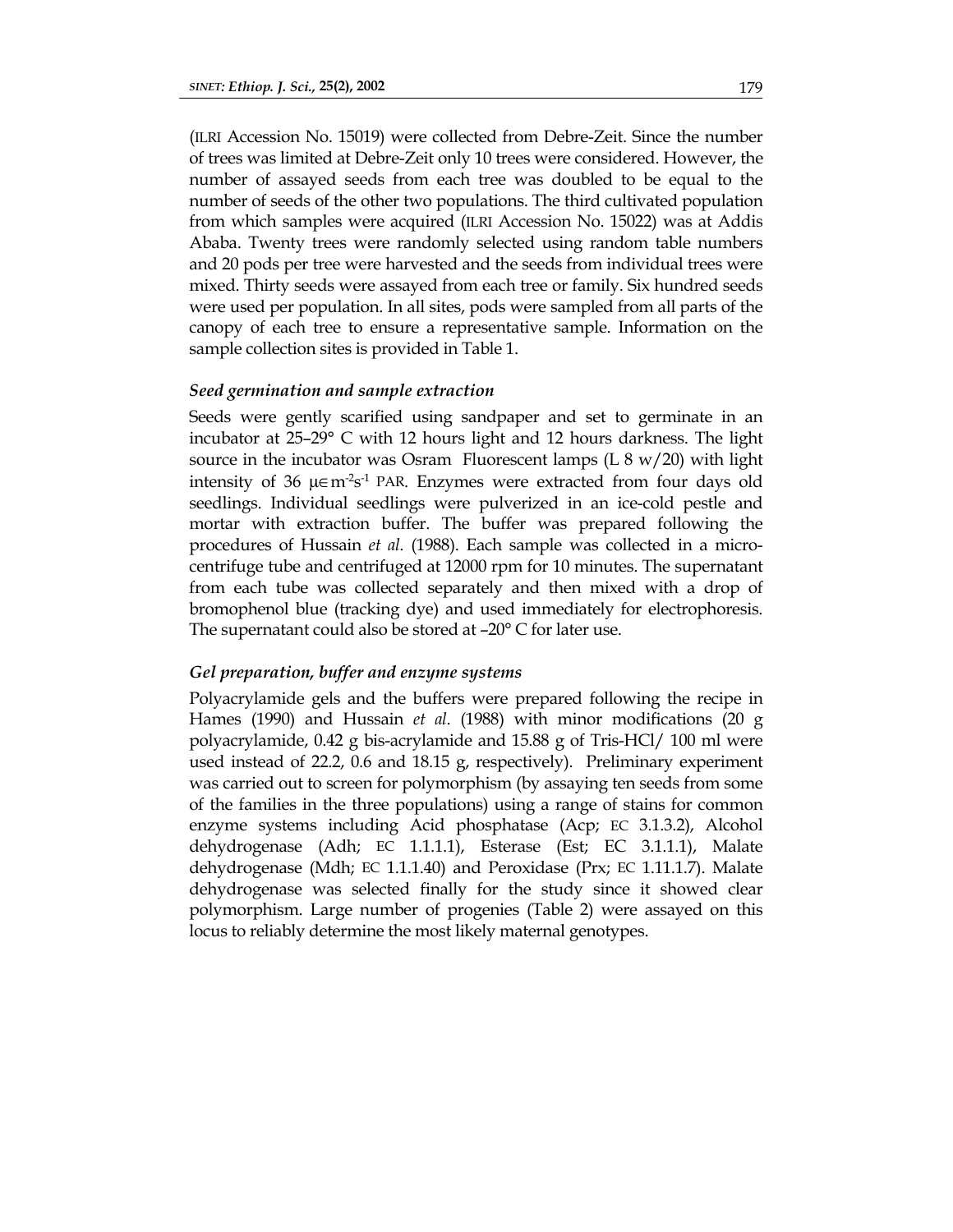| Addis Ababa <sup>1</sup> Rwanda | Zambia<br>Zaire             | 1120<br>2380<br>1850                                 | $11.20^{\circ}$ N/S<br>N.# 。8<br>9°00' | 29.35' E/W<br>38° 58' E<br>38°45'E | Mixed age<br>5 years<br>3 years | Unknown<br>2000<br>R) | 1 plant/ $2.3$ m <sup>2</sup><br>1 plant $/4$ m <sup>2</sup><br>Unknown                                                                                                                                                                                                                                                                                                       | $\mathbf{z}$<br>$\mathbf{a}$<br>ସ | Most of the plants from these populations were producing flowers at the same time with that of the Addis<br>1. The S. sestan population that were grown in Addis Ababa were found being partially surrounded with other population of S. sestan that were<br>Cultivated population<br>Cultivated population<br>Natural population |
|---------------------------------|-----------------------------|------------------------------------------------------|----------------------------------------|------------------------------------|---------------------------------|-----------------------|-------------------------------------------------------------------------------------------------------------------------------------------------------------------------------------------------------------------------------------------------------------------------------------------------------------------------------------------------------------------------------|-----------------------------------|-----------------------------------------------------------------------------------------------------------------------------------------------------------------------------------------------------------------------------------------------------------------------------------------------------------------------------------|
|                                 |                             |                                                      |                                        |                                    |                                 |                       |                                                                                                                                                                                                                                                                                                                                                                               |                                   |                                                                                                                                                                                                                                                                                                                                   |
| Debre-Zeit <sup>2</sup>         |                             |                                                      |                                        |                                    |                                 |                       |                                                                                                                                                                                                                                                                                                                                                                               |                                   |                                                                                                                                                                                                                                                                                                                                   |
| Zambian <sup>3</sup>            |                             |                                                      |                                        |                                    |                                 |                       |                                                                                                                                                                                                                                                                                                                                                                               |                                   |                                                                                                                                                                                                                                                                                                                                   |
| population.<br>Note:            | planted in the same season. |                                                      |                                        |                                    |                                 |                       |                                                                                                                                                                                                                                                                                                                                                                               |                                   |                                                                                                                                                                                                                                                                                                                                   |
|                                 |                             | were species of Acacia, Eucalyptus etc grown around. |                                        |                                    |                                 |                       |                                                                                                                                                                                                                                                                                                                                                                               |                                   | 2. The Debre-Zeit population was more or less grown in semi-isolation and there were about 25 trees and some were not performing well. There                                                                                                                                                                                      |
| by other species.<br>ය          |                             | from 20 of the trees were used                       |                                        |                                    |                                 |                       | The Zambian S. seban pods were collected initially from 30 randomly selected trees of a narrow population along the shore. Only pods<br>for the isozyme analysis. All trees were found submerged in water. Plants that were found growing in<br>association include Aeschynomene, Phragmites, Albizia, Ficus and plenty of Reeds. It means that the population was fragmented |                                   |                                                                                                                                                                                                                                                                                                                                   |

 $\mathcal{L}$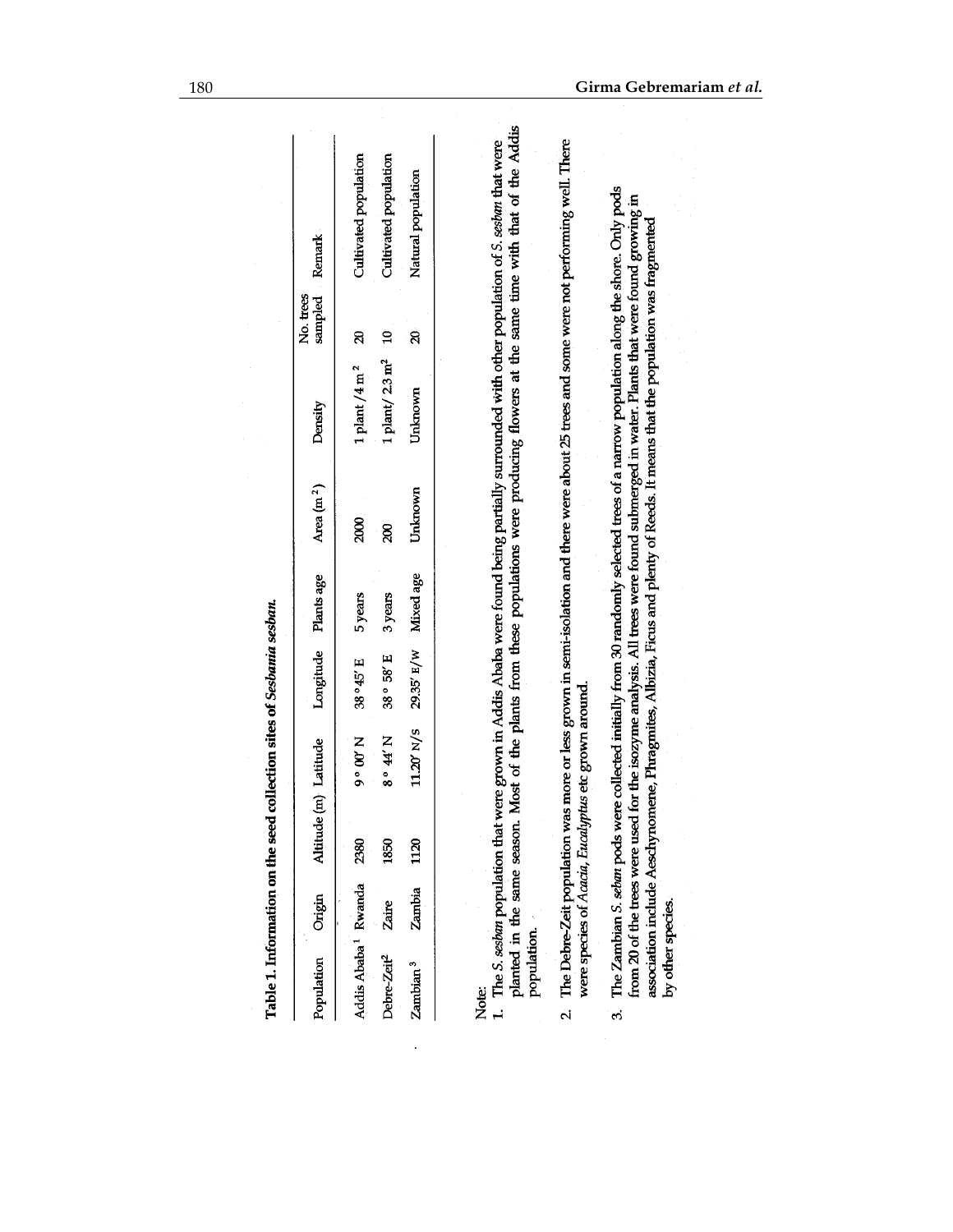## *Sample loading and gel staining*

The slab gel with pre-formed wells was mounted onto an electrophoretic apparatus with upper and lower buffer compartments. The apparatus was placed in a mini-cold room at 4° C. The compartments were filled with electrode buffer. A sample volume of 20 µl was loaded in each well using gel loader tips fitted onto a micropipette. A constant voltage of 225 V from an electrophoresis power supply unit (EPS 500/400) was used for 2–3 hours. Under this electrophoretic condition the tracking dye was expected to move 8 cm, a distance within which most of the enzyme loci could be resolved. Gels were stained for Mdh following the staining recipe from Pasture *et al.* (1988) and incubated at 37° C in the dark for 1 hour until blue bands appeared.

### *Data collection and analysis*

The first locus at 3.2 cm was the only polymorhic locus of Mdh from which genotypic data were scored and used in the estimation of the mating system parameters in *S. sesban*. Homozygous individuals revealed one band which was either fast (FF) or slow (SS) and the heterozygotes showed 3 bands and were assigned FS (fast and slow). The middle band in the heterozygotes is considered to be a hybrid resulting from the joint action of the two alleles, F and S (Pasteur *et al.*, 1988).

The Multi-locus mating system (MLTR) programme of Ritland (1994) (for both single and multi-locus data) was employed to analyze the genotype data of the progeny arrays in order to estimate mating system parameters. The MLTR computer programme requires numeric assignments for the genotypes. Fast bands (FF) were assigned 11; slow bands (SS) 22 and the heterozygotes (FS) were designated 12. The paternal pollen and ovule allele frequencies and most likely maternal genotypes were determined from the analysis of the progeny genotype data. The same data set was also used to estimate the apparent outcrossing rate for the three populations. The standard deviations for outcrossing estimates were based on 100 bootstraps as recommended in the method of analysis of Newton-Raphson (Ritland, 1994).

The allele frequencies [MdhF (p) and MdhS (q)] were derived from the progeny genotype data and these values were used to calculate observed and expected genotypic frequencies. To find if there was any association between the observed genotype frequencies and the panmictic value of the Hardy-Weinberg equilibrium, Chi-square values were calculated.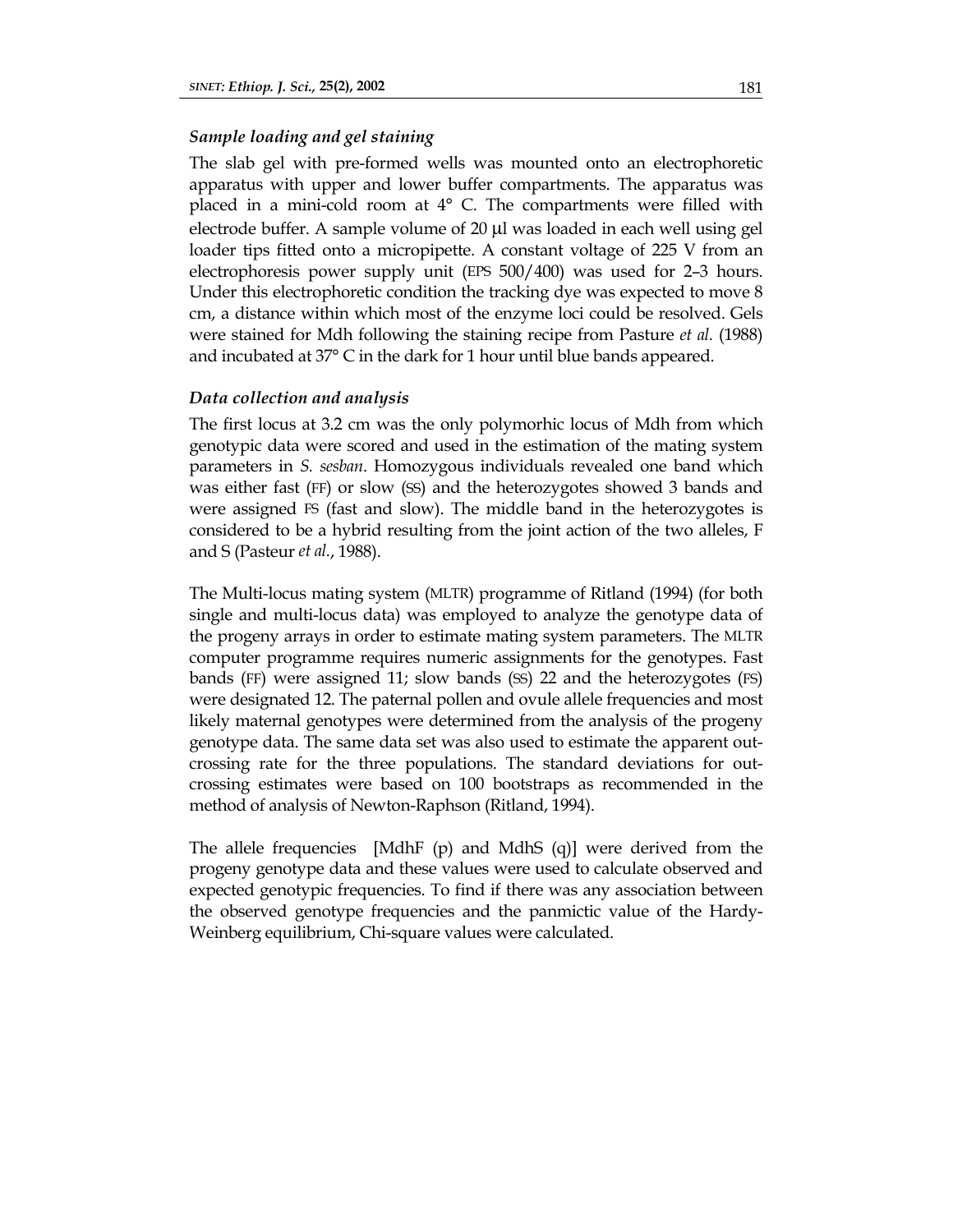## **RESULTS**

Mating system parameters such as out-crossing rate, progeny heterogeneity, most likely maternal genotypes and pollen and ovule gene frequencies were determined for the samples from the 3 populations of *S. sesban* (Tables 2, 3 and 4).

**Table 2. Number of progeny assayed, gene frequencies and out-crossing rates of the samples from the 3 populations.** 

| Population               | Number of<br>progeny<br>assayed | Gene frequencies (SD) |                |               |               | -value      |
|--------------------------|---------------------------------|-----------------------|----------------|---------------|---------------|-------------|
|                          |                                 | MdhF<br>pollen        | MdhS<br>Pollen | MdhF<br>ovule | MdhS<br>ovule | (SD)        |
| Addis<br>population      | 20 X 30                         | 0.089(0.03)           | 0.911(.03)     | 0.075(.05)    | 0.925(.05)    | 1.105(.20)  |
| Debre-Zeit<br>population | $10 \times 60$                  | 0.171(.02)            | 0.829(0.02)    | 0.048(0.00)   | 0.952(0.00)   | 0.395(.06)  |
| Zambian<br>population    | $20 \times 30$                  | 0.213(07)             | 0.787(0.07)    | 0.125(.05)    | 0.875(.05)    | 0.428(0.11) |

**Key:** MdhF, Malate dehydrogenase fast allele; MdhS, Malate dehydrogenase slow allele; SD, standard deviation;  *-value, out-crossing rate.* 

| Populations | Allele<br>frequency           | Observed no. of Observed<br>individuals and<br>their genotypes | genotype<br>frequency | Expected<br>genotype<br>frequency | Chi-square<br>Values $(\chi^2)$ | Probability<br>(P-value) |
|-------------|-------------------------------|----------------------------------------------------------------|-----------------------|-----------------------------------|---------------------------------|--------------------------|
|             | Addis Ababa F or $p = 0.0883$ | $FF = 5$                                                       | 0.0083                | 0.0078                            |                                 |                          |
|             |                               | $FS = 96$                                                      | 0.1600                | 0.1610                            | $0.0000$ (df <sup>*</sup> =1)   | 1.000                    |
|             | S or $q = 0.9117$             | $SS = 499$                                                     | 0.8317                | 0.8312                            |                                 |                          |
|             | F or $p = 0.036$              | $FF = 0$                                                       | 0.0000                | 0.0013                            |                                 |                          |
| Debre-Zeit  |                               | $FS = 43$                                                      | 0.0717                | 0.0690                            | $0.0014$ (df=1)                 | 0.970                    |
|             | S or $p = 0.964$              | $SS = 557$                                                     | 0.9283                | 0.9297                            |                                 |                          |
| Zambia      | F or $p = 0.140$              | $FF = 36$                                                      | 0.0600                | 0.0196                            |                                 |                          |
|             |                               | $FS = 96$                                                      | 0.1600                | 0.2408                            | $0.1126$ (df=1)                 | 0.737                    |
|             | S or $q = 0.860$              | $SS = 468$                                                     | 0.7800                | 0.7396                            |                                 |                          |

**Table 3. Allele frequency, observed and expected genotype frequencies and Chi-square values for the samples from the 3 populations.**

\* df, degrees of freedom.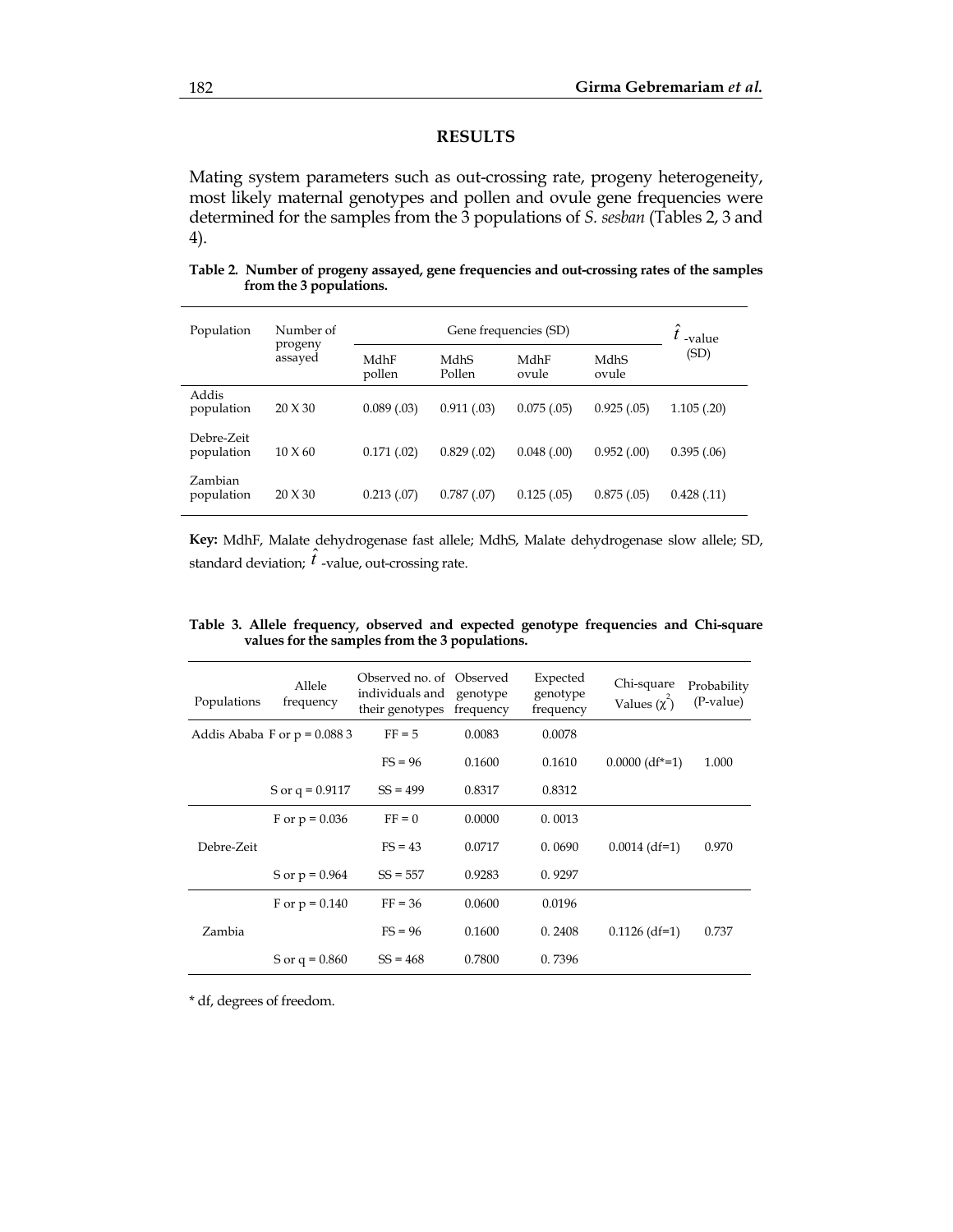|        | Populations          |                                |                          |                                |                      |                                |  |  |
|--------|----------------------|--------------------------------|--------------------------|--------------------------------|----------------------|--------------------------------|--|--|
| Family | Addis Ababa          |                                |                          | Debre-Zeit                     | Zambia               |                                |  |  |
| (Tree) | Maternal<br>genotype | Proportion of<br>heterozygotes | Maternal<br>genotype     | Proportion of<br>heterozygotes | Maternal<br>genotype | Proportion of<br>heterozygotes |  |  |
| 1      | 22                   | .266                           | 22                       | .133                           | 22                   | .166                           |  |  |
| 2      | 22                   | .033                           | 22                       | .033                           | 22                   | .066                           |  |  |
| 3      | 22                   | .033                           | 22                       | .150                           | 21                   | .000                           |  |  |
| 4      | 21                   | .566                           | 22                       | .050                           | 22                   | .133                           |  |  |
| 5      | 21                   | .500                           | 22                       | .100                           | 22                   | .000                           |  |  |
| 6      | 22                   | .066                           | 22                       | .018                           | 21                   | .000                           |  |  |
| 7      | 22                   | .200                           | 22                       | .117                           | 21                   | .033                           |  |  |
| 8      | 22                   | .300                           | 22                       | .083                           | 22                   | .266                           |  |  |
| 9      | 22                   | .166                           | 22                       | .050                           | 22                   | .366                           |  |  |
| 10     | 22                   | .000                           | 22                       | .018                           | 22                   | .400                           |  |  |
| 11     | 22                   | .100                           | $\overline{\phantom{0}}$ |                                | 22                   | .366                           |  |  |
| 12     | 22                   | .066                           |                          |                                | 22                   | .133                           |  |  |
| 13     | 22                   | .033                           |                          |                                | 22                   | .366                           |  |  |
| 14     | 22                   | .300                           |                          |                                | 22                   | .333                           |  |  |
| 15     | 21                   | .466                           |                          |                                | 22                   | .033                           |  |  |
| 16     | 22                   | .000                           |                          |                                | 22                   | .000                           |  |  |
| 17     | 22                   | .000                           |                          |                                | 22                   | .033                           |  |  |
| 18     | 22                   | .066                           |                          |                                | 22                   | .033                           |  |  |
| 19     | 22                   | .033                           |                          |                                | 21                   | .333                           |  |  |
| 20     | 22                   | .000                           |                          |                                | 21                   | .133                           |  |  |

**Table 4. Proportion of heterozygous progeny and most likely maternal genotypes of each family in the samples of the 3 populations of** *S. sesban.*

Five enzyme systems were assayed in the preliminary experiment and it was only malate dehydrogenase that showed clear polymorphism in one of the loci and was used as a marker to study the mating system parameters in the samples of the three populations.

Out-crossing estimation  $(\hat{i})$  was based on the genotype data of the progeny arrays scored on one polymorphic locus of Malate dehydrogenase. A second locus of Mdh (Mdh-2) that was closer (1.5 cm) to the origin was monomorphic for all the progenies assayed. Brown *et al*. (1975) reported that Mdh-2 was polymorphic only for those populations at more elevated sites, but monomorphic for populations of *Eucalyptus obliqua*. This locus also did not show polymorphism for the populations of *S. sesban* probably, because samples were collected from sites at altitudes less than what Brown *et al*. (1975) called as the elevated sites (altitude not given). The first locus (Mdh-1) at 3.2 cm from the origin was polymorphic for most of the seeds assayed from the 3 populations (Fig. 1).

Based on the single locus of Mdh, out-crossing rate  $(\hat{t})$  was found to range between 0.395 and 1.105 for the three populations (Table 2). The  $\hat{t}$  estimate for Debre-Zeit (0.395) and Zambian (0.428) population significantly deviate from unity at 95% confidence interval.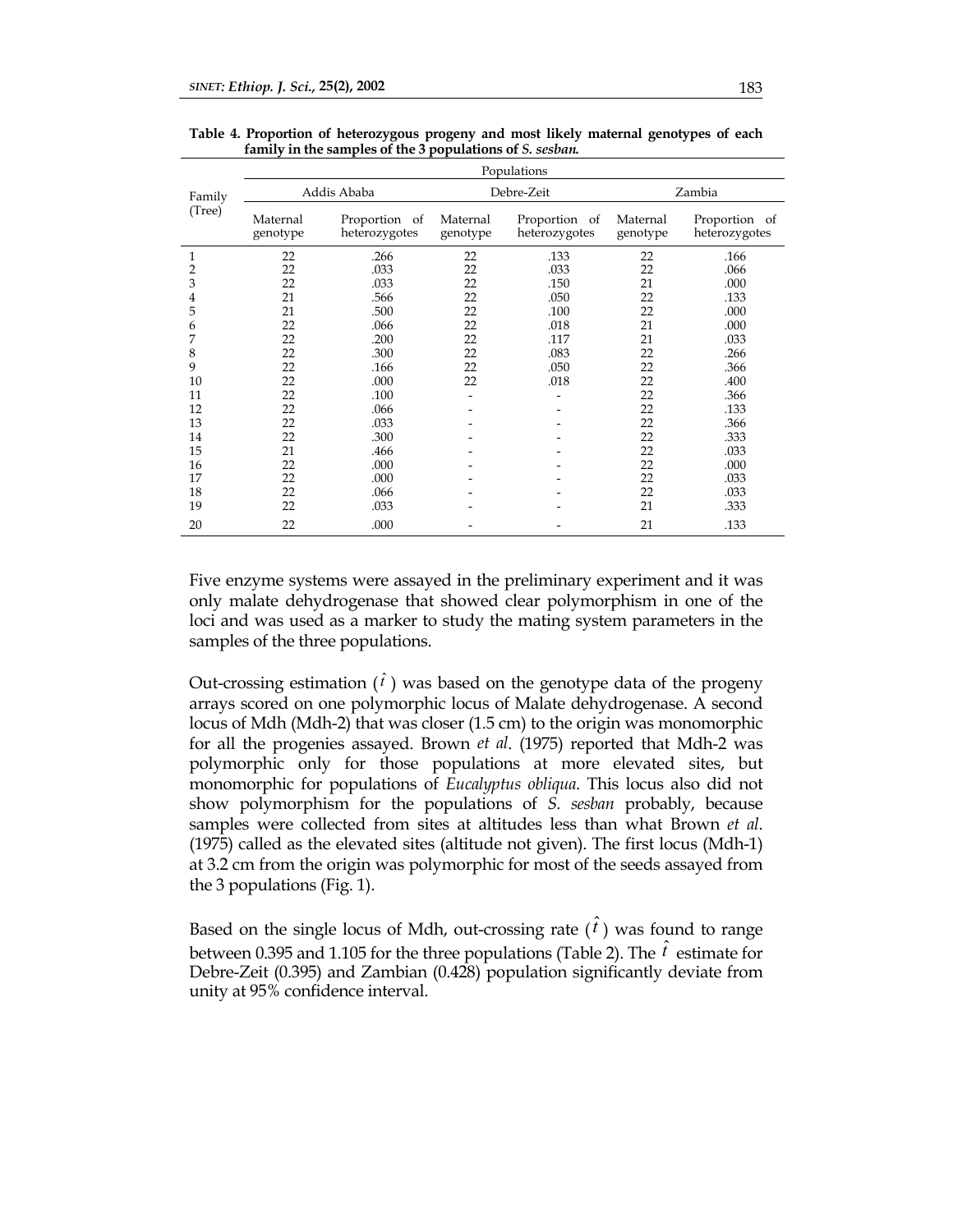

**Fig. 1. The banding patterns of** *Malate dehydrogenase* **for some individuals of the population of** *S. sesban.*

Data on gene frequencies (both p and q values) are given in Table 3. Observed and expected genotype frequencies were calculated from observed progeny genotypic data and allelic frequencies (Table 3). The Chi-square  $(\chi^2$ , df = 1) = 0.000, 0.0014 and 0.1126 for samples of Addis Ababa, Debre-Zeit and Zambian populations, respectively, were calculated based on the same data set. The probability values corresponding to the calculated Chi-square values were greater than 0.05 (Table 3) indicating that the observed genotype frequencies are in agreement with the Hardy-Weinberg genotype proportions for the Mdh-1 locus.

In *S. sesban* the proportion of heterozygous genotypes present in the families of the 3 populations are variable from 0.033 to 0.566 as shown in Table 4. Population average heterozygosity were 0.160, 0.075 and 0.160 for Addis Ababa, Debre-Zeit and Zambian populations, respectively. These were obtained by dividing the total heterozygous genotypes in each population sample by the number of families assayed in each population.

## **DISCUSSION**

The high out-crossing rate ( $\hat{t}$  = 1.105) for the Addis Ababa population indicated that this species could undergo complete out-crossing when circumstances are favourable. Plants of the Addis Ababa population were grown close to other populations of *S. sesban* (Table 1). In the presence of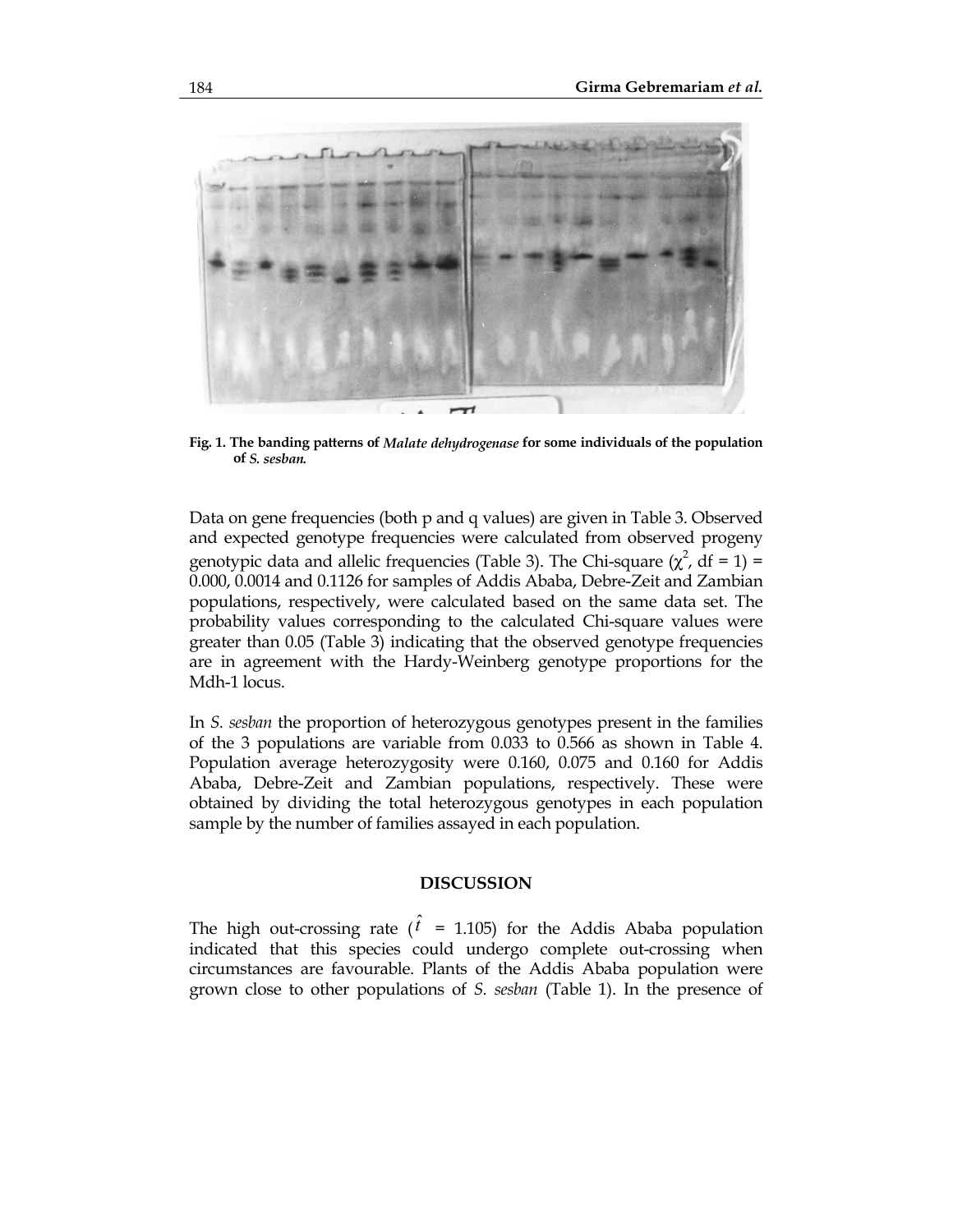pollinators, gene flow between populations is inevitable and this may have accounted for the apparent high out-crossing rate. The abundance of pollinators and negative assortative matings may also be factors for the increased out-crossing rate. This compares with other fodder species, *Giliricidia sepium* (Papilionoideae), which is also strongly out-crossing  $(t = 1.106)$  (Dawson and Chamberlain, 1996).

when they estimated  $\hat{t}$  as 0.91 for *Allim schoenoprasum* L. that is, a clonal, self-Out-crossing values greater than 1 could be the rule in randomly out-crossing species when different genotypes mate at higher frequency than expected (Ellstrand *et al.*, 1978). The effect of selfing (inbreeding effect) could increase the rate of out-crossing as a result of increased chances of cross zygote survival. In *S. sesban*, about 45.6% of the flowers aborted before forming pods and some seeds either do not germinate readily or germinate very poorly. Such seeds may be the result of self-fertilization. Complete or selective abortion of ovules was observed in *S. sesban, S. kinensis* and *S. geotzei* (Heering, 1994). This phenomenon was also reported by Stevens and Bougourd (1988), compatible hermaphrodite plant with apparently ample opportunities for geitonogamous selfing. Barnes *et al.* (1972) reported that the frequency of ovule abortion is greater in zygotes and embryos resulting from selfpollination than from cross-pollination. Phillips and Brown (1977) found out that portions of seeds derived from self-fertilization do not germinate as readily as the seeds derived from out-crossing. The authors attributed this observation to heterosis, which they believe disfavors the evolution of a higher level of self-fertilization in populations of *Eucalyptus pauciflora*. Similarly, Moran *et al*., (1980) reported that the level of selfing (10%) for *Pinus radiata* does not necessarily reflect how much selfing occurred during fertilization. The authors observed a considerable embryo abortion between fertilization and seed formation and many of the zygotes that die are progenies of selffertilization.

The out-crossing value less than 1.0 in the Debre-Zeit and Zambian populations could be due to positive assortative mating, *i.e*., when like genotypes mate among themselves more frequently than expected as a result of selfing. It is likely that related individuals could be spatially clumped in natural plant populations and that consanguineous mating of related neighbors is inevitable (Ellstrand and Foster, 1983). Flowering synchrony is common in plants that grow in close proximity to genetically related trees. This facilitates transfer of pollen among similar genotypes leading to a reduced out-crossing rate (Boshier and Lamb, 1997). The number of plants of the population at Debre-Zeit was limited and the plants were planted at 2 meters distance and partially isolated (surrounded by other species of plants). This kind of population structure re-enforces consanguineous mating. Smyth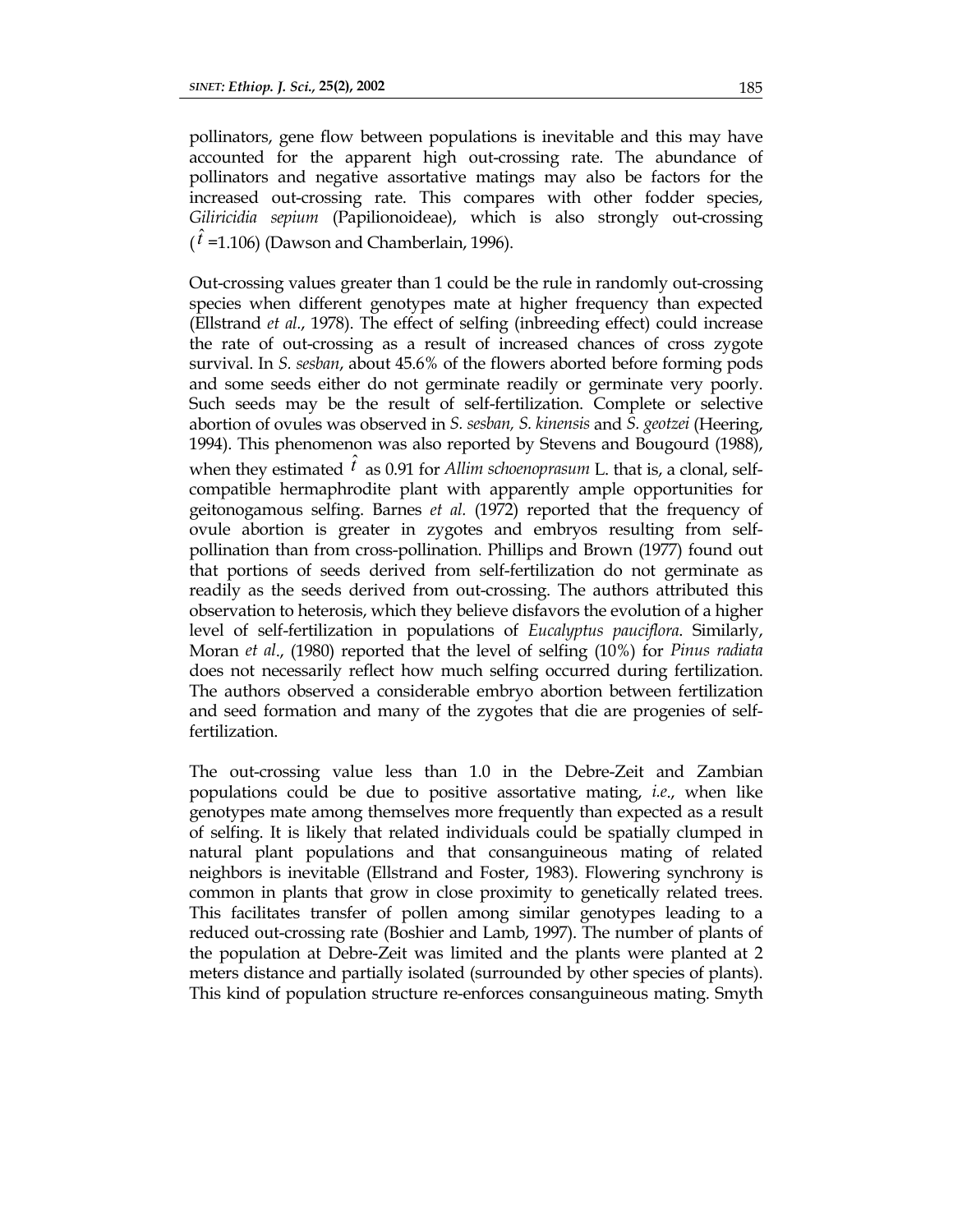and Hamrick (1984) reported that isolated or semi-isolated species were found to have highly variable out-crossing rate but averaged less than 50%. If genotypes are clumped in space and pollen flow is limited the apparent outcrossing rate is reduced relative to a randomly structured population.

The reduced out-crossing estimate for the Zambian population may also be attributed to population sub-structure as a result of interference from human activities and other species that were found growing among the stands of *S. sesban* (Table 1). This might have influenced the number and movement of pollinating insects. Smyth and Hamrick (1984) reported that *Carduus nutans* is predominantly out-crossed when pollen and pollinators were available.

The result of the single locus allozyme analysis indicated that *S. sesban* is a mixed mating species. The mixed mating model has several assumptions for the interpretation of estimates. The model considers progenies as the outcome of self-fertilization and random out-crossing. This will have its drawbacks when the model is applied to predominantly out-crossing species due to the heterogeneity of maternal genotype or in pollen allele frequencies (Brown *et al*., 1989). One of the solutions to this problem is to use multi-locus estimation. However, in this study an option was considered where the experiment could be improved, *i.e*., assaying large number of progeny per family (Table 2). The use of large samples for each family, at least, helps to reliably infer the maternal genotype, which supports the assumptions of the mixed mating model estimates.

Several studies have shown that mating systems may vary among populations in different years (Hamrick, 1982). The  $\hat{t}$  estimates on one polymorphic locus for 2 cultivated populations of *Sorghum bicolor* were 0.28, 0.36 and 0.37 for three consecutive years (Ellstrand and Foster, 1983). The outcrossing value of *S. sesba*n is consistent with ranges recorded for other species with variable out-crossing rate. Dawson and Chamberlain (1996) reported a  $\hat{t}$ estimate of 1.106 for *Giliricidia sepium* (Papilionoideae), which is strongly outcrossing. According to Levin *et al.* (1979), the out-crossing estimation for the 10 populations of *Oenothera organensis* varied from 0.74 to 1.27. For *Eucalyptus obliqua,*  $\hat{i}$  was found to range from 0.42 to 1.05 with an overall mean of 0.76 for the 4 populations assayed (Brown *et al.,* 1975). In three populations of *E. pauciflora*  $\hat{i}$  ranged from 0.30 to 0.85 with a mean of 0.63 overall (Philips and Brown, 1977). One variable locus (Alcohol dehydrogenase, Adh-1) was used to estimate the out-crossing rate in five populations of *Helianthus annuus* ( $\hat{t}$  = 0.54–0.91).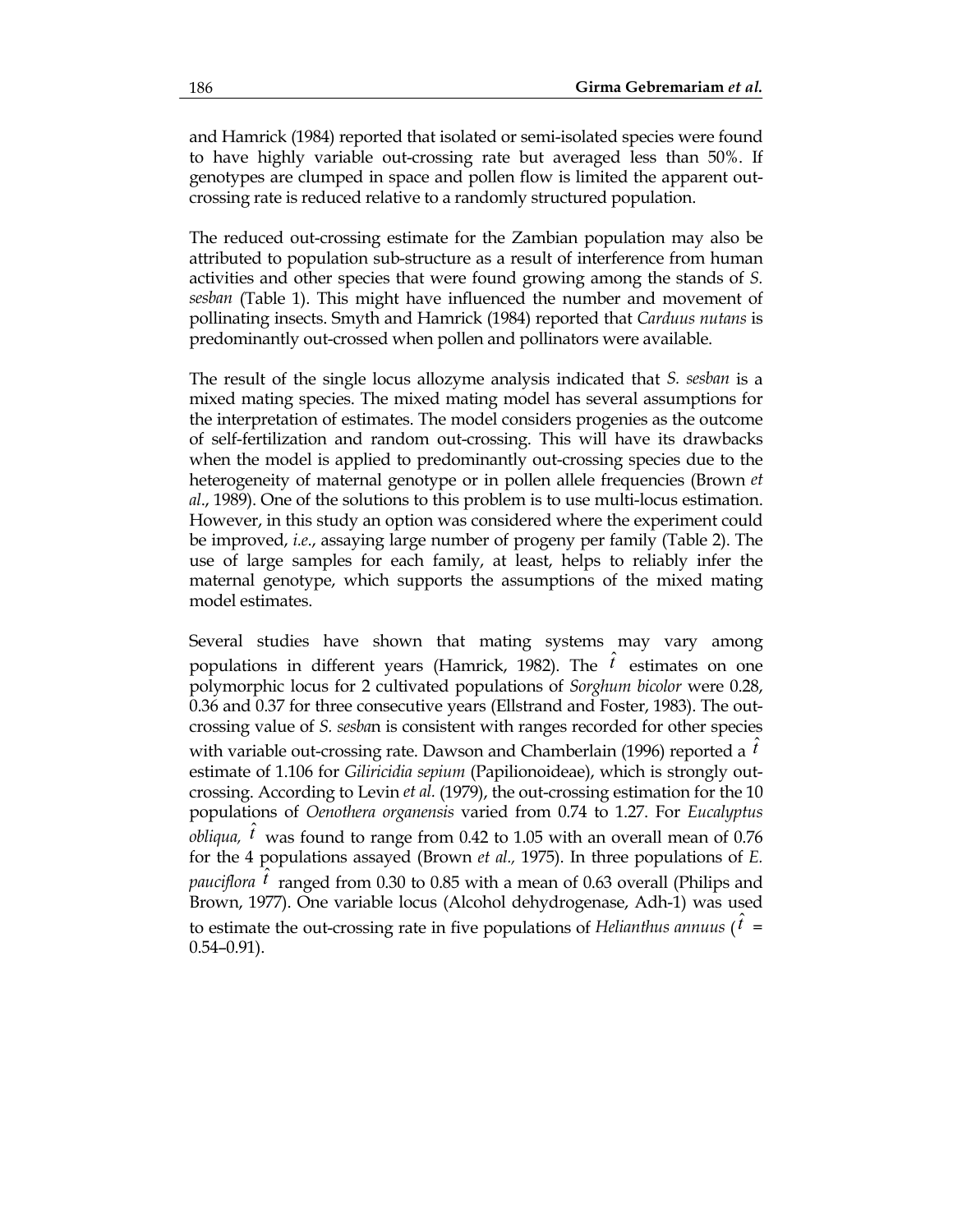The MdhS (the slow allele) occurs with high frequency in both the pollen pool and maternal ovules of the samples of the 3 populations. Despite its high frequency the proportions of the observed progeny arrays are in accordance with Hardy-Weinberg proportions for all the populations (Debre-Zeit, Addis Ababa and Zambia) at 95% significant level. The apparent variation in outcrossing rate for the populations of *S. sesban* could be due to delayed autonomous self-pollination. Delayed selfing was reported as a reproductive assurance in various species of plants (Lloyd 1979; 1992; Sakai, 1995) such as *Hibiscus laevis* (Klips and Snow, 1997), *Campanula* species (Faegri and Van der Pijil, 1979), *Lupinus nanus* (Juncosa and Webster, 1989) and *Mimulus guttans* (Dole, 1990; 1992). In such circumstances selfing could be viewed as a strategy to maintain an individual gene within a population or the reproductive output of populations with unpredictable pollinator behavior. This phenomenon has a selective advantage in case pollinators fail to visit flowers. Abundant pod development and normal seed set was observed on plants of *S. sesban* that were protected from pollinators in the greenhouse. Hand tripping was also found to initiate early self-pollination (self-fertilization) that would have been delayed under natural conditions to favor out-crossing.

Brown *et al.* (1989) concluded that entomophilous species display more variation in out-crossing rate both within and between species and could also vary greatly among and within populations. The large variation in outcrossing rate in *Lupinus nanus, L. sculentus* and *Collinsia sparsiflora* was attributed to fluctuations in activity of pollinators (Brown *et al.*, 1989). The high rate of out-crossing for the Addis Ababa population may also be due to the high activity of pollinators. Large crowd of bumblebees (*Bombus spp*) were observed actively hovering from flower to flower and/or from plant to plant in the peak flowering period. *Bombus canariensis*, which is closely related to *B. terrestris* is the probable pollinator of *Chamaesytisus palmensis* (Papilionoideae) and is large enough to easily manipulate the Papilonoideae flowers for either nectar or pollen (Webb and Shand, 1985).

### **CONCLUSION**

The result of the assay of the progeny arrays from the three populations of *S. sesban* indicated that the species could undergo both inbreeding and outcrossing depending on circumstances. The values of the out-crossing rate (0.395–1.105) of the three *S. sesban* populations based on a single allozyme marker locus suggested that *S. sesban* is a mixed mating species.

Due to lack of polymorphism in the assayed enzyme systems, a single variable locus was used to estimate the out-crossing rate. However, due to nonrobustness of single locus estimates the conclusion made here should be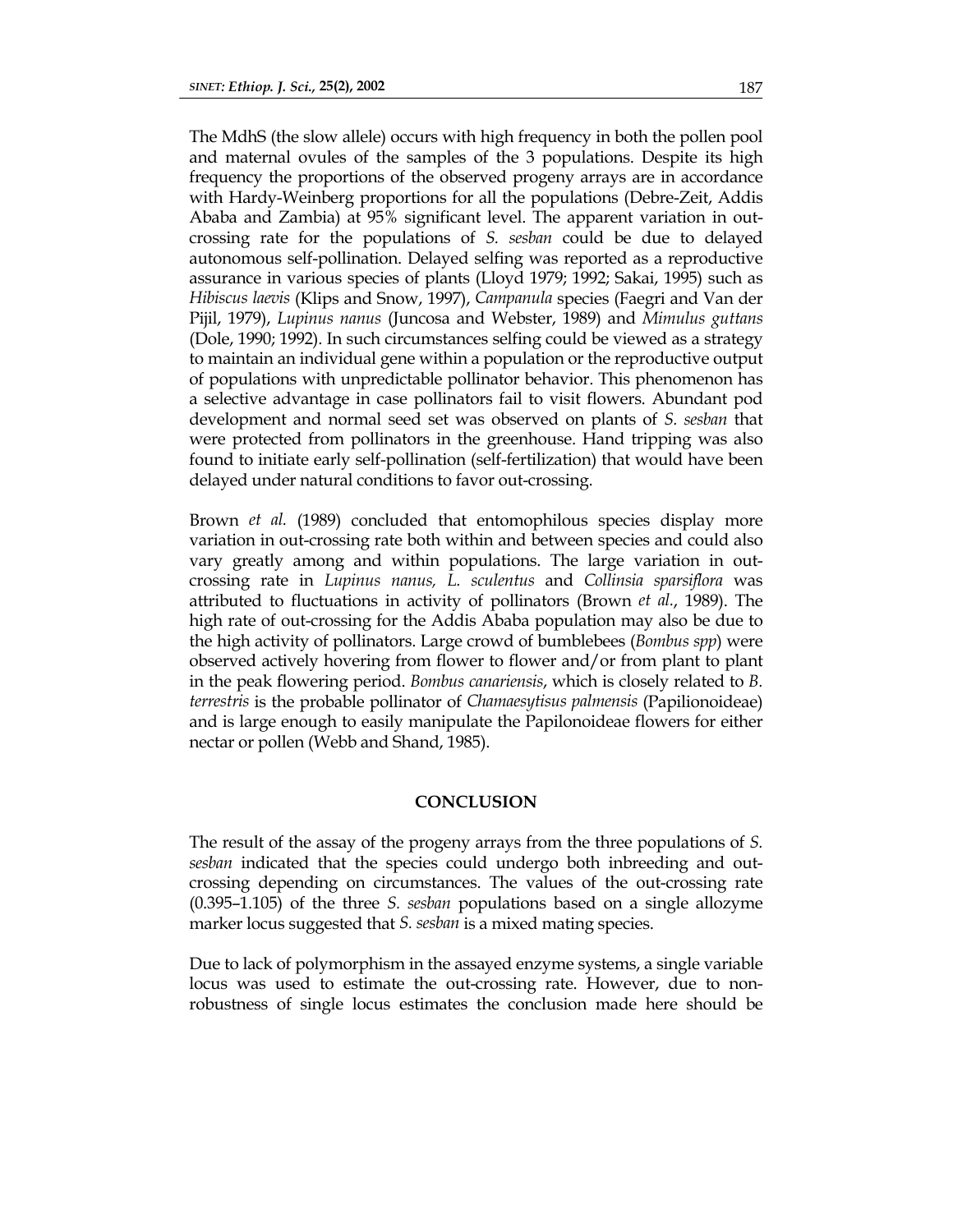viewed with caution. In pollinator dependent species, limitations of pollinators favour autogamy late in the flowering period (Cruden and Lyon, 1989). Species could also exhibit variable out-crossing rates across flowering periods due to variable pollinator service. The two forces, *i.e*., to maintain heterozygosity for the continuity of evolution and to assure reproduction could account for such observed high and variable out-crossing rates in *S. sesban*. Future studies on the mating system of S*. sesban* may need to consider realities of the pollinator's behaviour.

#### **ACKNOWLEDGEMENTS**

The research was supported by funds from Bundesministerium für Wirtschaftliche Zusammenarbeit und Entwicklung (BMZ) through the Forage Genetic Resources Project of the International Livestock Research Institute (ILRI). The authors are grateful to Mulu Abebe, G/Hiwot W/Giorgis, Mame Moges and Temeselew Mamo for their assistance both in the field and laboratory work. We also thank Dr J. R. Chamberlain and Ato Zerihun Tadesse for their assistance with the data analysis. This is part of the thesis submitted to the Biology Department, Addis Ababa University as a partial fulfillment of the M.Sc. degree in Biology.

#### **REFERENCES**

- 1. Azene Bekele Tessema, Birnie, A. and Tengans, B.O. (1993). Useful trees and shrubs for Ethiopia. Identification, propagation and management for agricultural and pastoral communities. Soil Conservation Unit, Swedih International Development Authority (SIDA).
- 2. Barnes, D.K., Bingham, E.T., Axtell, J.D. and Davis, W.H. (1972). The flower, sterility mechanisms and pollination control. **In**: *Alfalfa Science and Technology*, pp. 123-141, (Hanson, C.H., ed.). American Society of Agronomy.
- 3. Boshier, D.H., Chase, M.R. and Bawa, K.S. (1995). Population genetics of *Cordia alliodora* (Boraginaceae), A Neotropical tree, 2. Mating system. *Amer. J. Bot.* **82**:476–483.
- 4. Boshier, D.H. and Lamb, A.T. (1997). Mating system, population structure and gene flow. **In**: *Cordia alliodora*: *Genetics and Tree Improvement*. Tropical Forestry Papers No. 36. pp. 29–36, (Boshier, D.H. and Lamb, A.T., eds). Oxford Forestry Institute, University of Oxford.
- 5. Brown, A.H.D. (1990). Genetic characterization of plant mating systems. **In**: *Plant Population Genetics, Breeding and Genetic Resources*, pp. 145–162, (Brown, A.H.D., Clegg, M.T., Kahler. A.L. and Weir, B.S., eds). Sinaur Associates Inc. Publishers.
- 6. Brown. A.H.D. and Allard, R.W. (1970). Estimation of the mating system in openpollinating maize populations using allozyme polymorphisms. *Genetics* **66**:133–145.
- 7. Brown, A.H.D., Barret, S.C.H. and Moran, G.F. (1985). Mating system estimation in forest trees: models, methods and meanings. **In**: *Population Genetics in Forestry*, (Gregoris H.R., ed.). Springer-verlag, Berlin.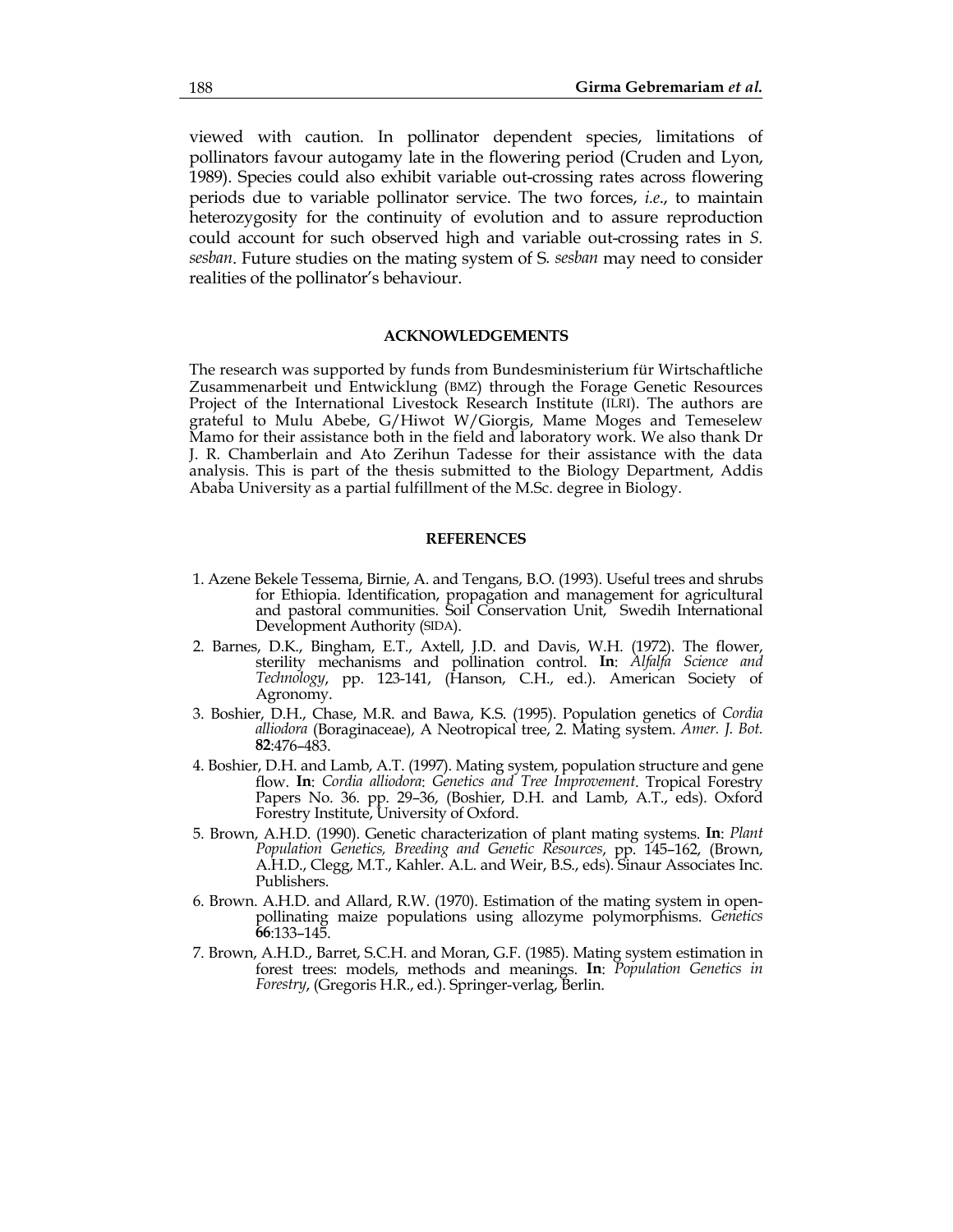- 8. Brown, A.H.D., Burdon, J.J. and Jarosz, A.M. (1989). Allozyme analysis of plant mating systems. **In**: *Isozymes in Plant Biology*, pp. 73-86, (Soltis, D.E. and Soltis, P.S., eds). Chapman and Hall, London.
- 9. Brown, A.H.D., Matheson, A.C. and Eldridge, K.G. (1975). Mating system of *Eucalyptus obliqua* L' Herit by using allozyme polymorphisms. *Aust. J. Bot.* **23**:931–949.
- 10. Cruden, R.W. and Lyon, D.L. (1989). Facultative xenogamy: examination of a mixed mating system. **In**: *Evolutionary Ecology of Plants*, pp. 171–207, (Bock, J. and Linhart Y.B., eds). Westview Press, Boulder, CO.
- 11. Dawson, I.K. and Chamberlain, J.R. (1996). Molecular analysis of genetic variation. **In**: *Gliricidia sepium*: *Genetic Resources for Farmers*, Tropical Forestry Papers No. 33, pp. 77-91, (Stewart, J.L. and Simons, A.J., eds). Oxford Forestry Institute, University of Oxford.
- 12. Dole, J.A. (1990). Role of corolla abscission in delayed self-pollination of *Mimulus guttatus* (Scrophulariaceae). *Amer. J. Bot*. **77**:1505–1507.
- 13. Dole, J.A. (1992). Reproductive assurance mechanisms in three taxa of the *Mimulus guttatus* complex (Scrophulariaceae). *Amer. J. Bot*. **79**:650–659.
- 14. Ellstrand, N.C. and Foster, K.W. (1983). Impact of population structure on the apparent out-crossing rate of grain sorghum (*Sorghum bicolor*). *Theor. Appl. Genet*. **66**:323–327.
- 15. Ellstrand, N.C., Torres, A.M. and Levin, D.A. (1978). Density and the rate of apparent out-crossing in *Helianthus annus* (Asteraceae). *Syst. Bot*. **3**:403-407.
- 16. Evans, D.O. and Macklin, B. (eds). (1990). *Perennial* Sesbania *Production and Use*. A manual of practical information for extension agents and development workers. Nitrogen Fixing Tree Assoc., Waimanalo, Hawaii, USA.
- 17. Faegri, K. and Van Der Pijl, L. (1979). *The Principles of Pollination Ecology*, 3rd. ed., Pergamon Press, Oxford, 244 pp.
- 18. Gabrielsen, T.M., Bachmann, K., Jakobsen, K.S. and Brochmann, C. (1997). Glacial survival does not matter: RAPD phylogeography of Nordic *Saxifraga oppositifolia*. *Mol. Ecol*. **6** (9):831–842.
- 19. Gabrielsen, T.M. and Brochmann, C. (1998). Sex after all: high levels of diversity detected in the arctic clonal plant *Saxifraga cernua* using RAPD markers. *Mol. Ecol*. **7**(12):1701–1708.
- 20. Gjuric, R. and Smith, S.R. (1996). Identification of cross-pollinated and selfpollinated progeny in Alfalfa through RAPD nulliplex loci analysis. *Crop Science* **36**:389–393.
- 21. Hames, B.D. (1990). One dimensional polyacrylamide gel electrophoresis of proteins. **In**: *Gel Electrophoresis of Protiens*, 2nd ed., pp. 1–147, (Hames, B.D. and Rickwood, D., eds). IRL Press, Oxford, England.
- 22. Hamrick, J.L. (1989). Isozymes and the analysis of genetic structure in plant populations. **In**: *Isozymes in Plant Biology*, pp. 87–105, (Soltis, D.E. and Soltis, P.S., eds). Chapman and Hall, London.
- 23. Hamrick, J.L. (1982). Plant population genetics and evolution. *Amer. J. Bot*. **69**:1685– 1693.
- 24. Heering, J.H. (1994). The reproductive biology of three perennial *Sesbania* species (Leguminosae). *Euphytica* **74**:143–148.
- 25. Hussain, A., Bushuk, W., Ramirez, H. and Roca, W. (1988). *A practical guides for electrophoretic analysis of isozymes and proteins in cassava, field beans and forage legumes*. No. 40, working document,. Centro Internacional de Agricultura Tropical, CIAT, Cali, Colombia, 52 pp.